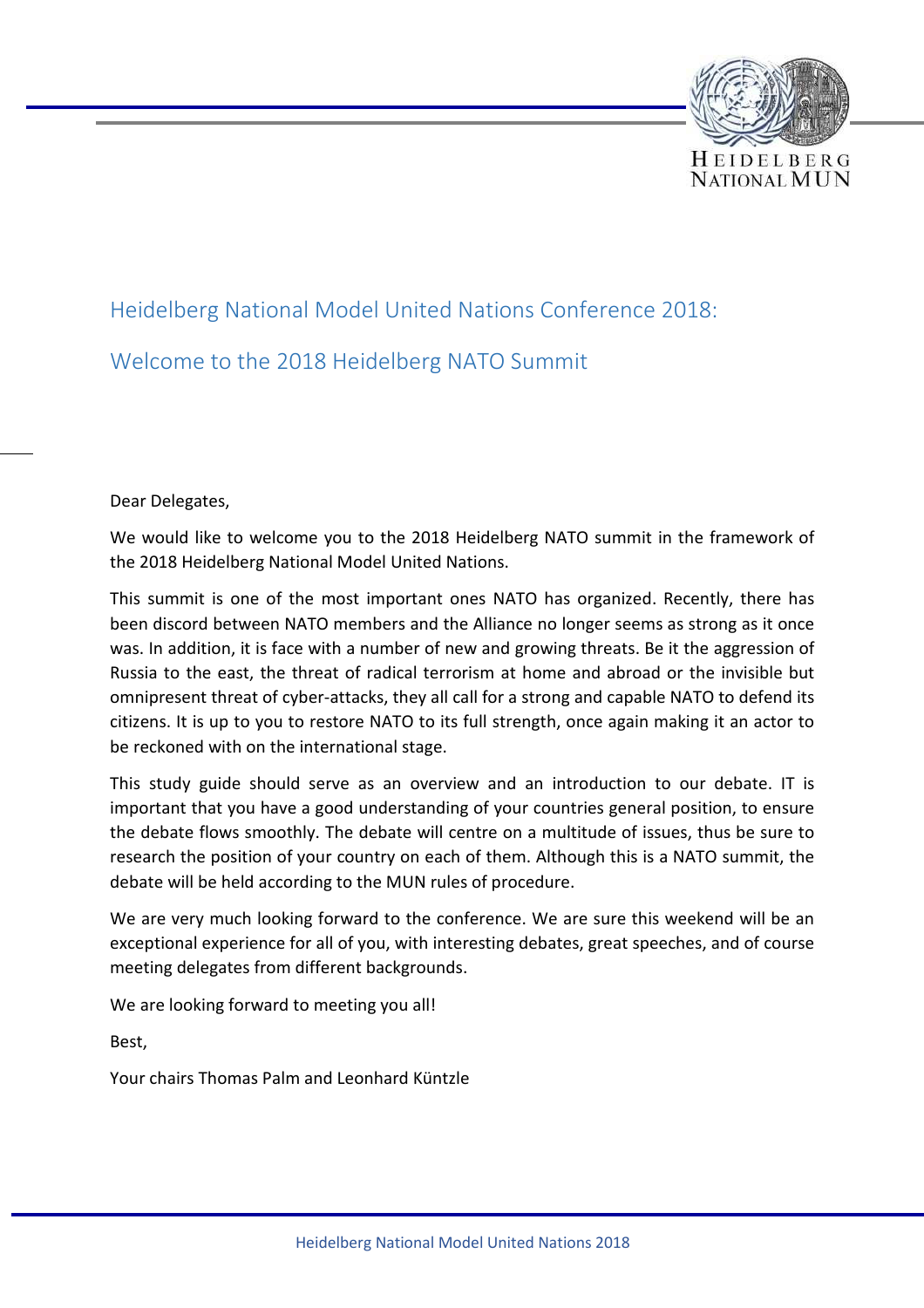

# 2. Overview of the Summit

Unlike ministerial meetings, NATO summits are called upon and held on an as needed basis depending on the evolving political or security situation, with the primary purpose of providing the North Atlantic Council – which comprises of the different heads of state and governments of NATO member countries – the opportunity to discuss agenda items of high political and strategic significance. Examples include, but are not limited to, the introduction of new policy, the invitation of new members into the alliance, the launch of major initiatives, and reinforcing external partnerships. As such, these summits are important junctures in the alliance's decision-making process.

Every summit is held in a NATO member country, and is chaired by the NATO Secretary General who as of 2014 is currently Jens Stoltenberg. Furthermore, since its inception there have been a total of 27 NATO summits. Normally, each summit only involves member countries, however on occasion the meetings are convened in other formats. For example, a summit could include head of state or government ministers of countries belonging to the Euro-Atlantic Partnership Council, the NATO-Russia Council, the NATO-Ukraine Commission, and the NATO-Georgia Commission. However, countries contributing to a NATO-led operation, as was the case for ISAF-contributing countries during the 2010 summit in Lisbon, or top representatives from international organisations such as the European Union (EU) or the United Nations, may be invited to participate as well.

All decisions taken at summit meetings are typically communicated via declarations and communiques that are publicly issued. Normally, declarations and communiques are adopted unanimously. However, the keep in the spirit of MUN and debating, this committee will be set up in a MUN matter. Specifically, this means the final document will be in form of a resolution and will only require a simple majority to pass.

# 3. The History and Structure of NATO

The beginning of the Cold War was marked by the perceived growth in threat posed by the Soviet Union (USSR) towards the West. On the  $17<sup>th</sup>$ of March 1948, Belgium, the Netherlands, Luxembourg, France and the United Kingdom signed the Treaty of Brussels, a mutual defence treaty against the Soviet Union, and the precursor to the North Atlantic Treaty Organisation (NATO). However, following the Berlin blockade and the Czechoslovakia coup d'état in 1948, it

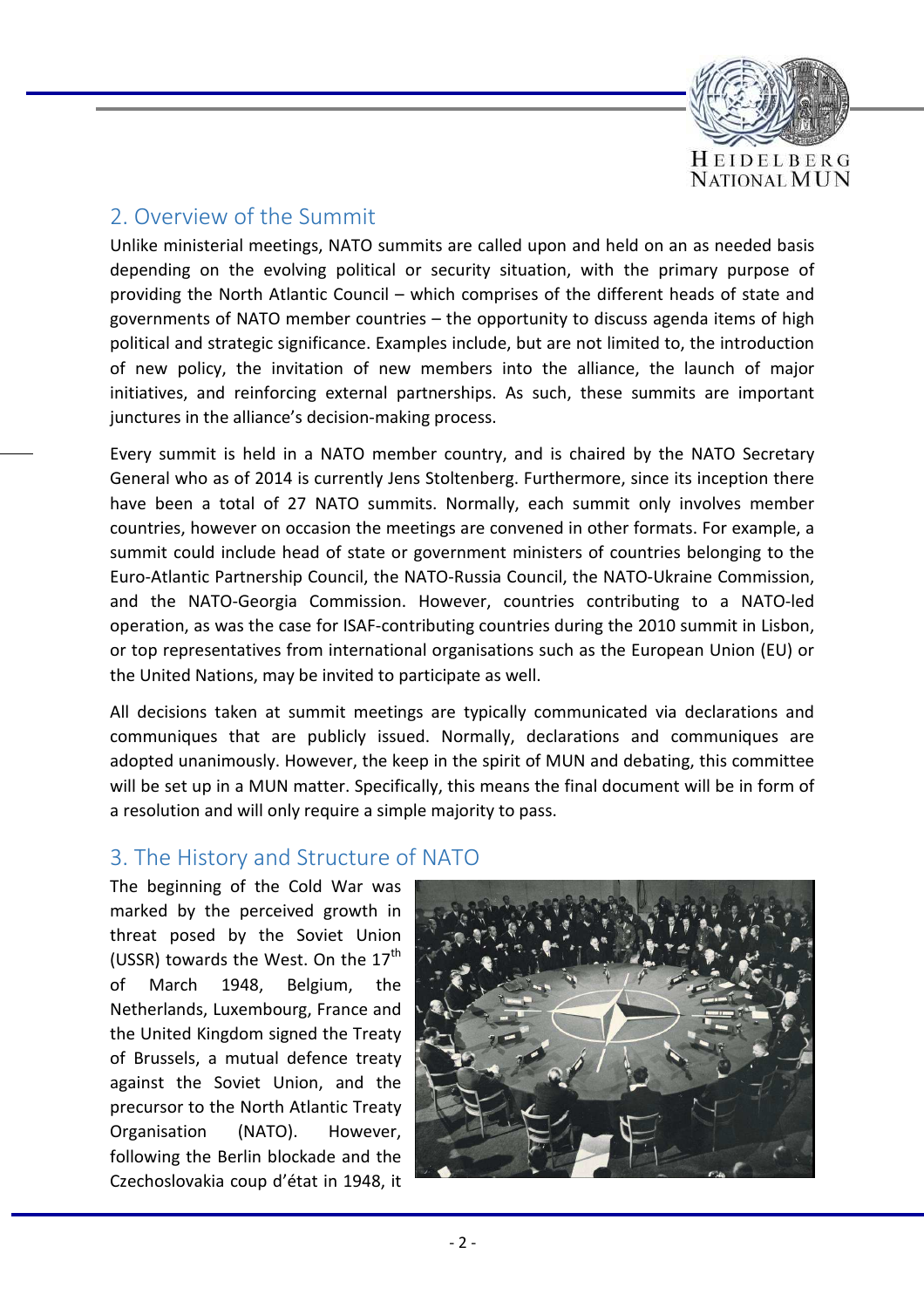

was soon realised that the parties initially involved in the treaty of Brussels were too weak to military counter the might of the USSR. European leaders met and entered talks with U.S. defence and diplomatic officials, exploring a new and unprecedented framework for further military association. This resulted in the North Atlantic Treaty, which was signed by U.S. President Harry S. Truman in April 1949, and included not only the U.S. and the original members of the Treaty of Brussels, but also Canada, Portugal, Italy, Norway, Denmark and Iceland. In the words of the first NATO Secretary General Lord Ismay, the alliance's goal was initially *"to keep the Russians out, the Americans in, and the Germans down"* however the organisation has heavily evolved since then, with its primary goal *"to guarantee the freedom and security of its members through political and military means"*;

- **POLITICAL:** NATO promotes democratic values and enables members to consult and cooperate on defence and security-related issues to solve problems, build trust and, in the long run, prevent conflict
- **MILITARY:** NATO is committed to the peaceful resolution of disputes. If diplomatic efforts fail, it has the military power to undertake crisismanagement operations. These are carried out under the collective defence clause of NATO's founding treaty - Article 5 of the Washington Treaty or under a United Nations mandate, alone or in cooperation with other countries and international organisations.

*Source: https://www.nato.int/nato-welcome/index.html*

### **Box 1 – Article 5**

Article 5 is one of the key articles of the North Atlantic Treaty and one of the cornerstones of NATO. It reads as follows:

*"The Parties agree that an armed attack against one or more of them in Europe or North America shall be considered an attack against them all and consequently they agree that, if such an armed attack occurs, each of them, in exercise of the right of individual or collective self-defence recognized by Article 51 of the Charter of the United Nations, will assist the Party or Parties so attacked by taking forthwith, individually and in concert with the other Parties, such action as it deems necessary, including the use of armed force, to restore and maintain the security of the North Atlantic area.* 

*Any such armed attack and all measures taken as a result thereof shall immediately be reported to the Security Council. Such measures shall be terminated when the Security Council has taken the measures necessary to restore and maintain international peace and security."* 

The essence of Article 5 is collective defence, namely that an attack against one NATO member is considered an attack against all NATO members.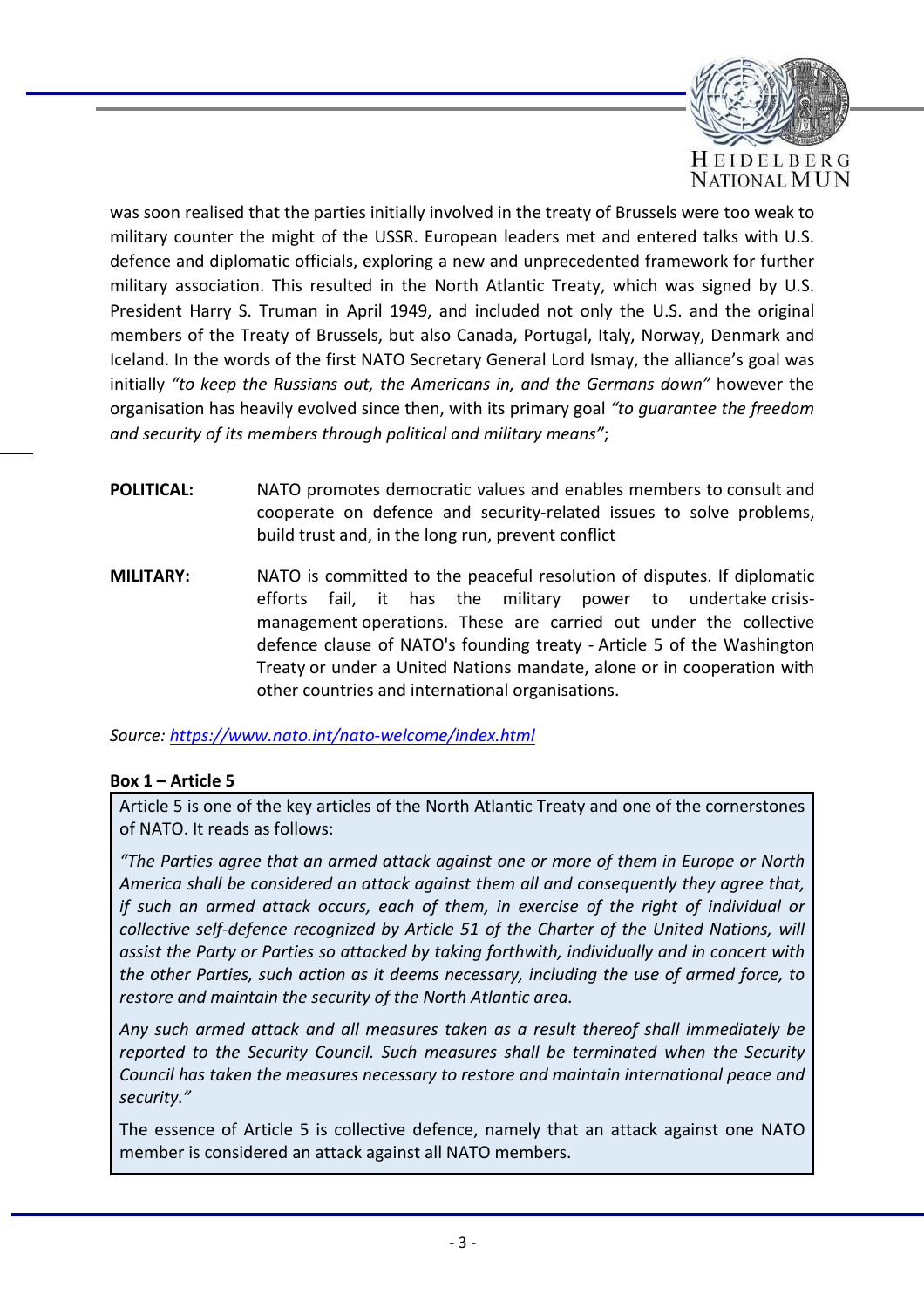

Over the course of time, from the initial 12 signatories, NATO has undergone 7 rounds of enlargement, taking in 17 new members, bringing the total tally to its current 29 independent member countries (Montenegro being the latest addition, having joined in June 2017). Provided that a set of prerequisites are met as outlined in the Membership Action Plan (MAP), new members are invited to join upon on the unanimous agreement of all existing allies. This is stipulated by article 10 of the founding treaty. See below for a summary of prerequisites:

- Must be geographically located within Europe.
- Must be a democracy
- Must be capable and willing to contribute to the security of the Euro-Atlantic area.

### *Source: https://www.nato.int/cps/en/natohq/nato\_countries.htm*

#### **Box 2 – Members of NATO**

The map below shows the current members of NATO as well as various partners through different mechanisms.



The structure of NATO comprises primarily of two branches; (1) civilian and (2) military. The civilian arm consists firstly of the NATO headquarters in Brussels, which functions as a political and administrative centre for the alliance, and is also the permanent home of the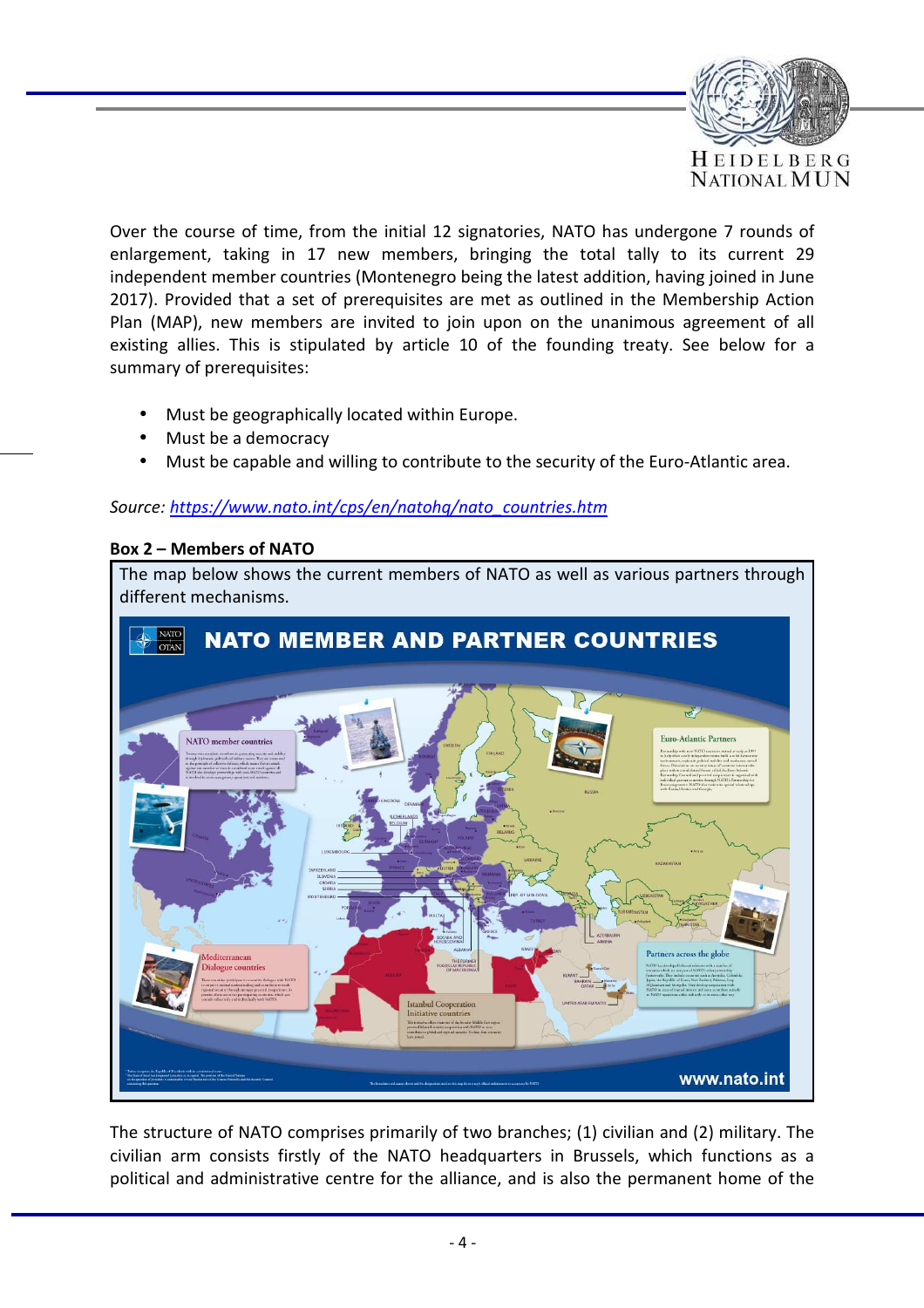

North Atlantic Council – the alliance's highest political decision-making body. Secondly, it also consists of each member state's national delegation to NATO, headed by an ambassador or permanent representative, which allows and facilitates the alliance to take collective decisions and actions. The work of the above two are in turn supported by an array of international staff (IS) whose primary function is to provide advice, guidance and administrative support, and carries out work such as producing policy papers, and reports.

- NATO Headquarters
- Permanent Representatives and National Delegations
- International Staff (IS)

The IS function liaises closely with the military arm of the alliance, which comprises of firstly the Military Committee, NATO's highest military authority, and the International Military Staff (IMS) which acts as the executive body of MC and is its primary source of strategic and military advice, as well as staff support. It is the IMS' responsibility to ensure that any decisions on military matters are implemented by the appropriate bodies. The IMS is headed by a Director General, who is typically at the level of a three star general.

Secondly, the military arm comprises of two strategic command structures; (1) the Allied Command Operations (ACO) and (2) the Allied Command Transformation (ACT). The ACO, whose mission is *to prepare for, plan, and conduct military operations in order to meet Alliance political objectives,* is headed by the Supreme Allied Commander Europe (SACEUR) who continues to be a U.S. four star general since its inception, and is headquartered at its base Supreme Headquarters Allied Powers Europe (SHAPE) in Mons, Belgium. On the other hand, the ACT was only formed back in 2003, and was created to lead military transformation projects, such as using new concepts, in order to improve the alliance's military effectiveness. Both structures are given guidance by the Military Committee.

- The Military Committee
- International Military Staff (IMS)
- Allied Command Operations (ACO)
- Allied Command Transformations (ACT)

Overall, the organisation is headed by the NATO secretary general who is responsible for coordinating the working of the alliance, and chairs the North Atlantic Council and other major committees, with the notable exception of the NATO Military Committee – which is chaired by the Chairman of the NATO Military Committee. Although there is nothing to preclude an American or Canadian from becoming the general secretary, because the SACEUR is traditionally an American, the secretary general has traditionally been a European. The current secretary general is Jens Stoltenberg, the former prime minister of Norway.

*Source: https://www.nato.int/cps/en/natohq/structure.htm*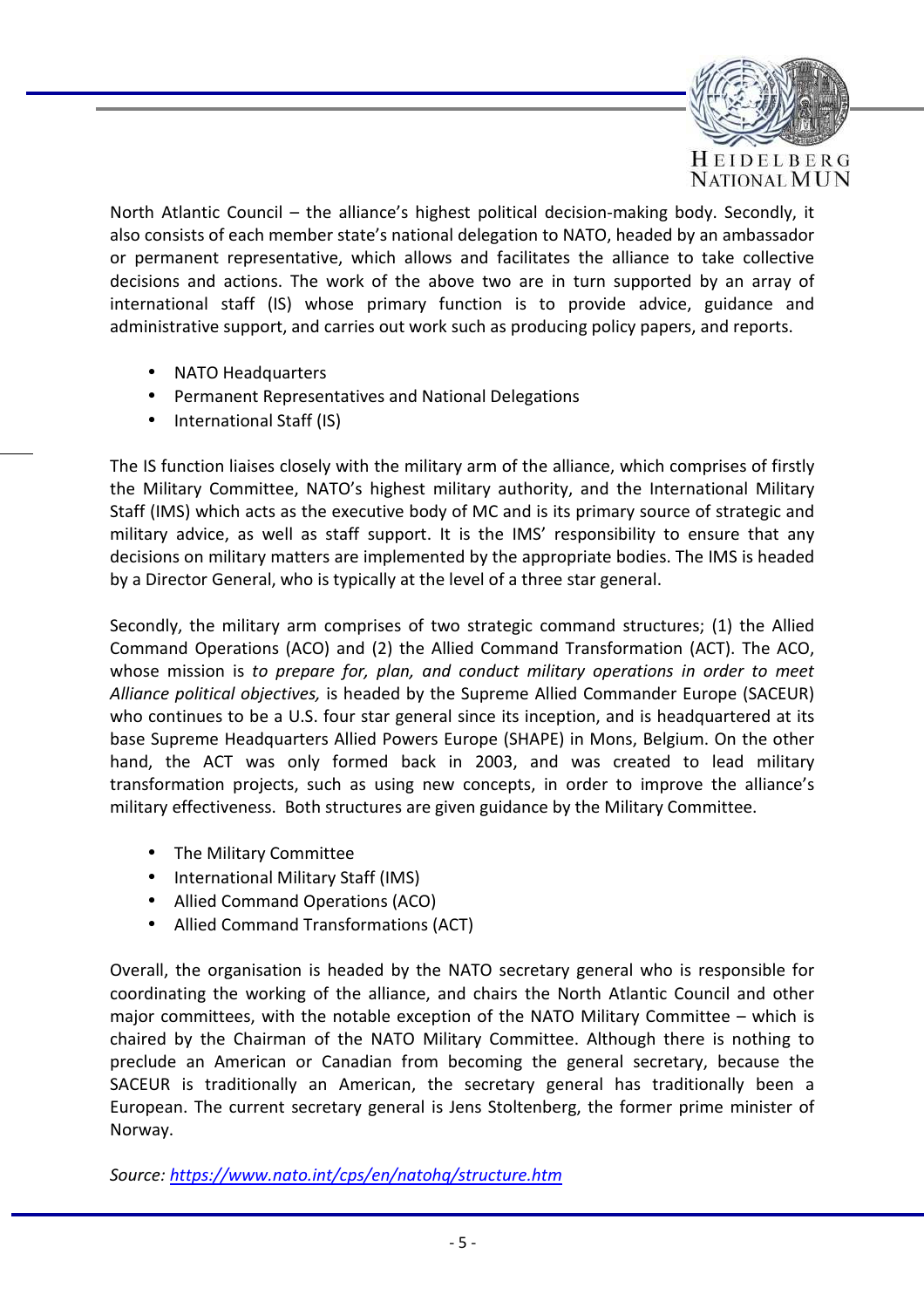

# 4. The Topic

# 4.1 The Future of NATO

The fall of the Iron Curtain marked a turning point in the history of NATO. With its primary objective as a counterforce to the eastern bloc no longer relevant and a military attack on one of its members highly unlikely, NATO has to adapt to the changing circumstances. The times when the lines between friends and enemies were clear have passed. Nowadays, over 70 years after its foundation, the alliance is faced with a multitude of vague and diffuse threats such as terrorism, cyberwarfare, nationalism and global power shifts.

Unconditional cooperation between allies is viewed more and more sceptical, with more and more states putting national interests first. The United States, previously proclaimed by many to be the "Leader of the Free World", has become a less reliable partner to turn to with the election of Donald Trump. At the same time, Russia has acted more aggressively in recent years, from the annexation of Crimea to spreading disinformation and propaganda on the internet. Europe and the United States have seen a rise in radical Islamic terrorism, an evil that has plagued many middle eastern, African and western Asian countries as well.

These novel threats have forces NATO to act and adapt. The above mentioned topics have been dominating the agendas of recent NATO summits. The 2014 summit in Wales, described by US Admiral James Stavridis and former NATO Supreme Allied Commander as the most important one since the fall of the Berlin Wall, was the first to be held after the Russian annexation of Crimea. The Summit ended with the Wales Summit Declaration. In the declaration, the members of NATO committed among other things to spending 2% of their GDP on their military. Despite this, by 2015 NATO defence spending fell once again, with only 5 out of 28 members reaching the goal. A further pledge to reach the goal in the communiqué of the 2016 Warsaw summit did not significantly change the situation.

The last summit was an extraordinary one in many ways. It was held in Brussels in 2017, marking a change from the usual biennial cycle. The reason for that was the inauguration of the new NATO headquarters. In addition to the administrative differences, the 2017 summit was the first NATO summit of the new US president Donald Trump. With his arrival, the tone got significantly rougher. In his opening speech, President Trump failed to mention Article 5, against the advice of his advisors and speech writers. Furthermore, Donald Trump had openly played with the idea of leaving NATO prior to the summit. Although this did not turn out to be the case, the US demanded its allies to live up to the 2% commitment that had pledged to over the years.

Despite the recent quarrels and disagreements between its members, NATO has shown that it is still a functioning and strong military alliance. Since the illegal annexation of Crimea by Russia and in light of the brutal attacks by the so called Islamic State, NATO has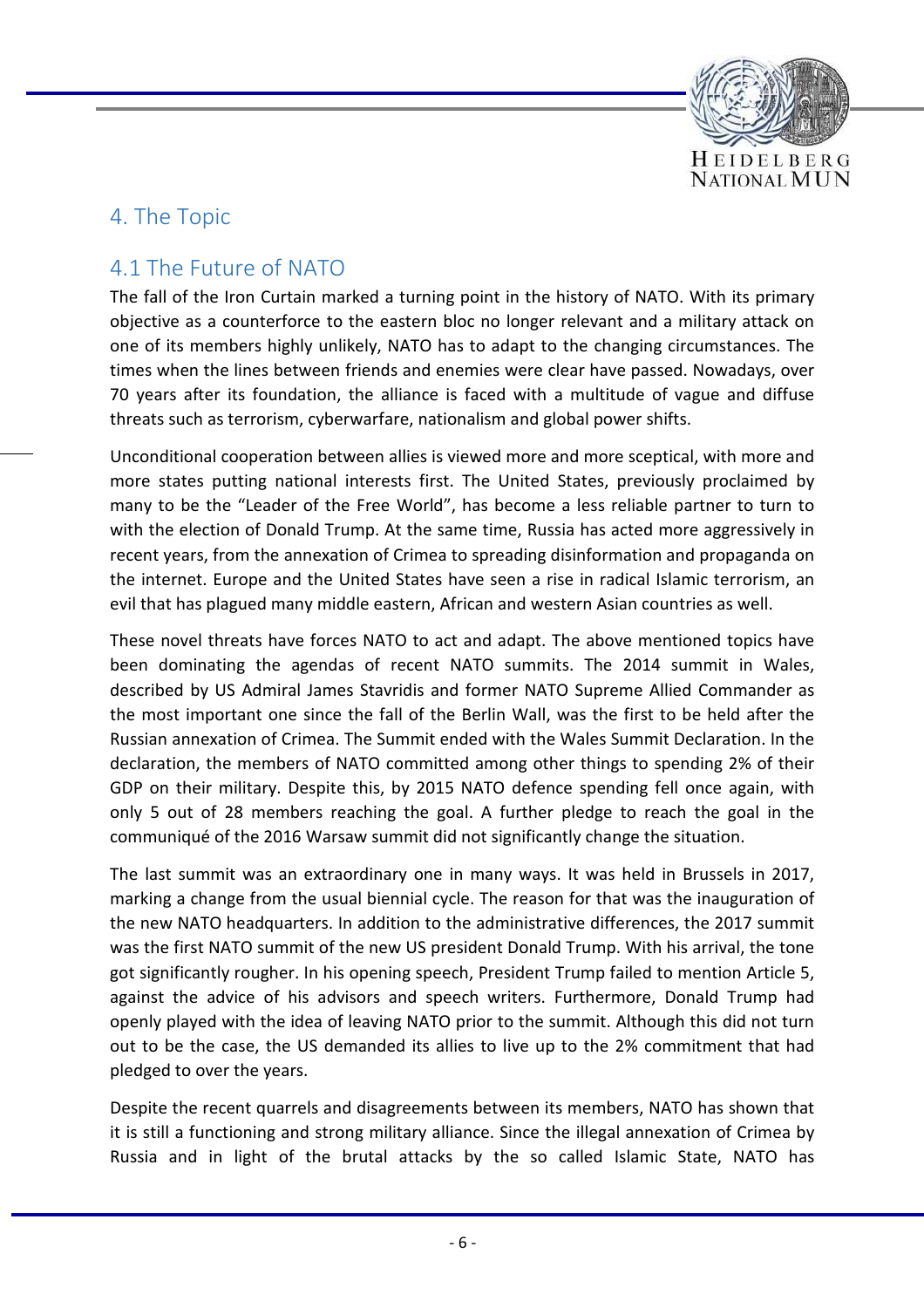

implemented the biggest increase in collective defence since the Cold War. It has tripled the size of the NATO Response Force, and established a 5 000 soldier strong Spearhead Force.

Nonetheless, many members still lag behind their commitments. In its current state, NATO is over reliant on US military force. When the US however is no longer the anchor of stability it used to be and less willing to provide a guarantee, NATO faces an existential crisis. While none of the members have an interest in disbanding the alliance, a new strategy has to be developed to ensure NATO will be a strong, capable and respected organization in the future.

#### **Box 3 – NATO Enlargement**

Currently, NATO has 29 Members, as mentioned above the last country to join was Montenegro in 2017. Currently, two countries have a Membership Action Plan, the Former Yugoslav Republic of Macedonia and Bosnia and Herzegovina. However, NATO has entered into phases of intensified dialogue with both Georgia and Ukraine. These dialogues have been viewed with criticism though, and according to some observers are what led to Russian Aggression in the two countries. Against this background, any future enlargement activity should be reviewed critically during this summit.

The aim of this summit is nothing less than to design a strategic plan for the future of NATO. To ensure NATO will remain an effective alliance, the following topics should be discussed:

- Revision of the 2% goal
- A strategy for Cyber defence
- The cooperation between NATO and the EU
- A strategy towards Russia
- A strategy for development

A detailed overview of each topic is provided on the next pages.

# 4.2 Defence Expenditure - 2% Goal

### History and setting

Since 1963, NATO has been publishing an annual compendium of financial and economic data for all member countries, forming a basis of comparison of the defence efforts undertaken by the respective member states based on a common definition of defence expenditure. According to the latest data published, only 5 NATO members are meeting the 2% goal on defence expenditure agreed upon in 2006: Estonia (2.2%), Greece (2.4%), Poland (2%), the UK (2.2%), and the US (3.6%). Getting NATO allies to spend more on defence has been one of US President Donald Trump's consistent foreign policy proposals since being elected, however such gripes are hardly new. Previous US presidents are understood to have voiced concern over the perceived military "free-riding" by European NATO allies. Having spent nearly double the agreed level, it may be that the United States has a point in noting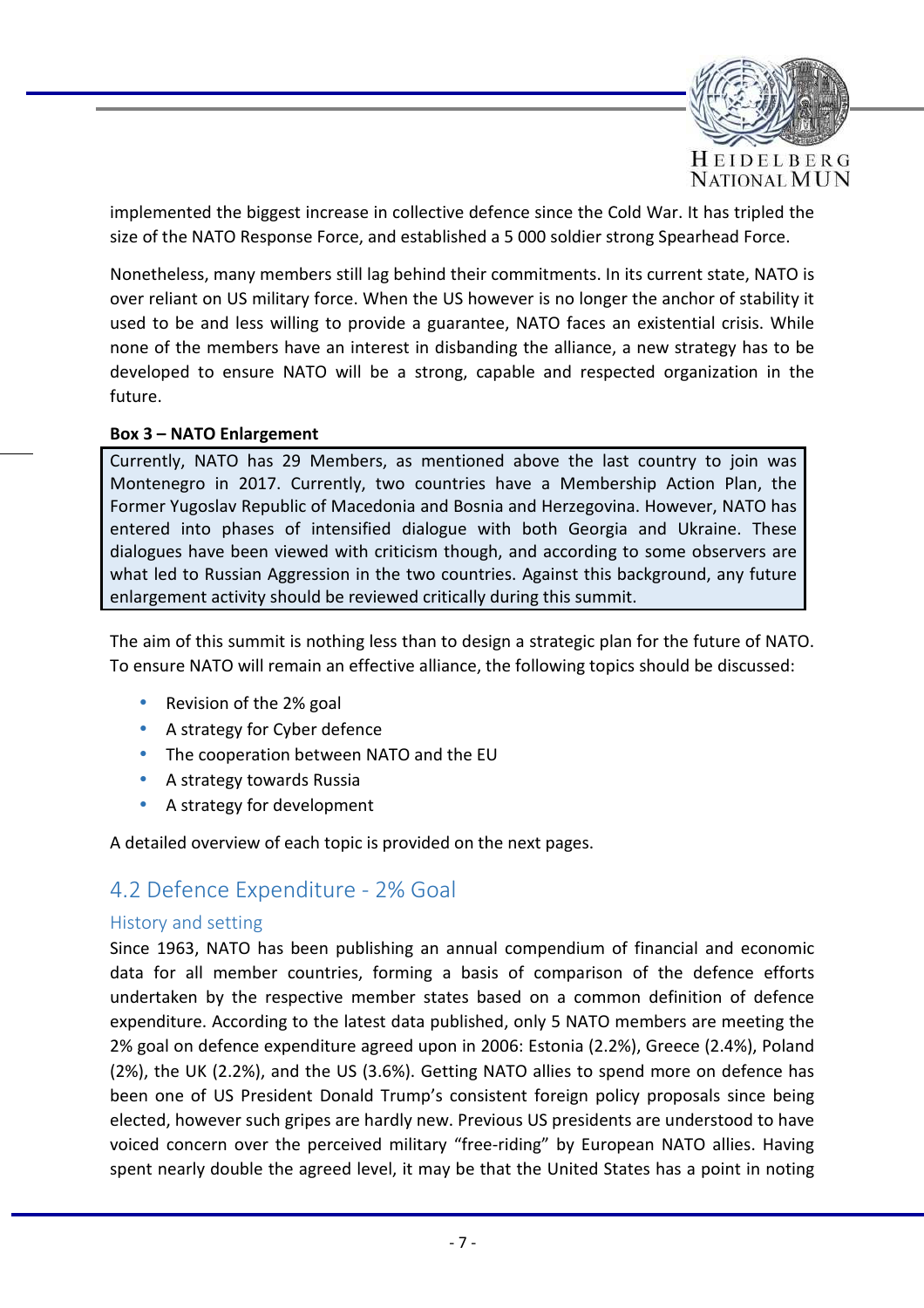

that its commitment is disproportionately large. According The Economist (February, 2017), Germany which is understood to have the highest degree of fiscal manoeuvrability relative to any other NATO country, spent only 1.2% of its GDP to defence.



## Points for discussion

Proponents of an increase in defence spending have argued that more money would not only allow member states to appropriately take responsibility over their share of the common defence, but would also allow member states to defend themselves without having to rely excessively on other NATO states. An example of this is the recently presented Polish strategy review. Titled "Concept of Defence of the Republic of Poland", it looked to increase Polish defence expenditures nearly twofold in order to achieve "self-sufficiency" and minimise its need to rely on the thousands of US and other NATO troops already stationed in Poland and the wider region.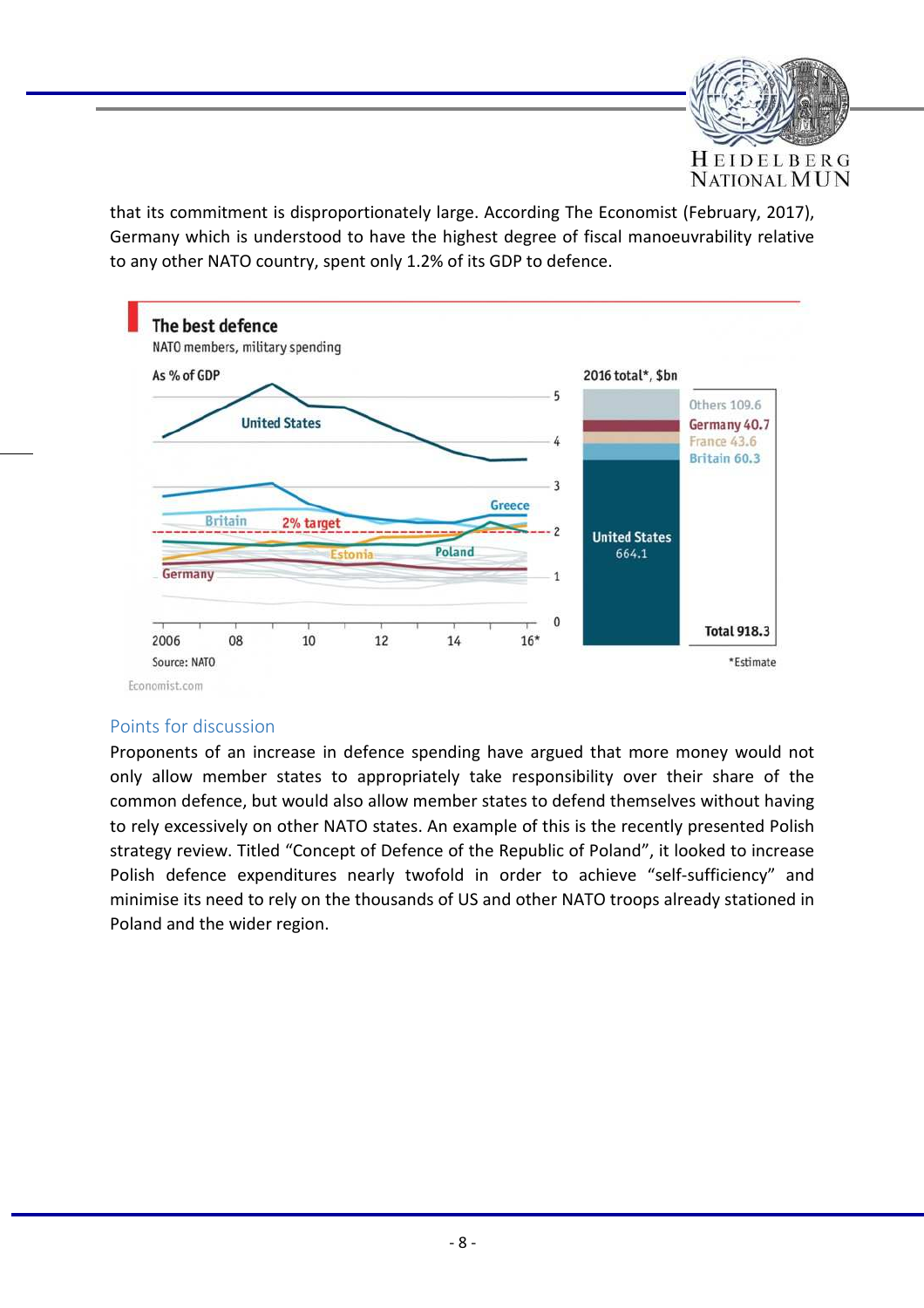



However critics of such initiatives and increased defence spending argue that a perfect correlation between defence expenditure and military effectiveness/capability does not necessarily exist. In other words, a member state that spends 2% on defence is not necessarily two times more effective as a defence partner that spends only 1%. In addition to this, critics have also argued that the defence challenges faced by NATO are evolving, with for example terrorism growing significantly as a threat over the past couple of years. Such challenges may be better addressed through spending on international aid rather than on a build-up of military capabilities. Moreover, the recent conflict in Ukraine have also highlighted the drastically changing nature of warfare, with elements such as disinformation and deception being effectively used by the separatist forces in Eastern Ukraine as well as by the pro-Russian forces in Crimea.

In light of the above, the following should be considered:

- **Why should there be a 2% goal on defence expenditure?** Is increased defence expenditure still relevant or appropriate given the changing nature of warfare and threats faced by NATO members?
- **How could the definition of defence expenditure be revised to take into account other expenditures that contribute to the security of NATO members?** Should there be a revision on how NATO defines defence expenditure?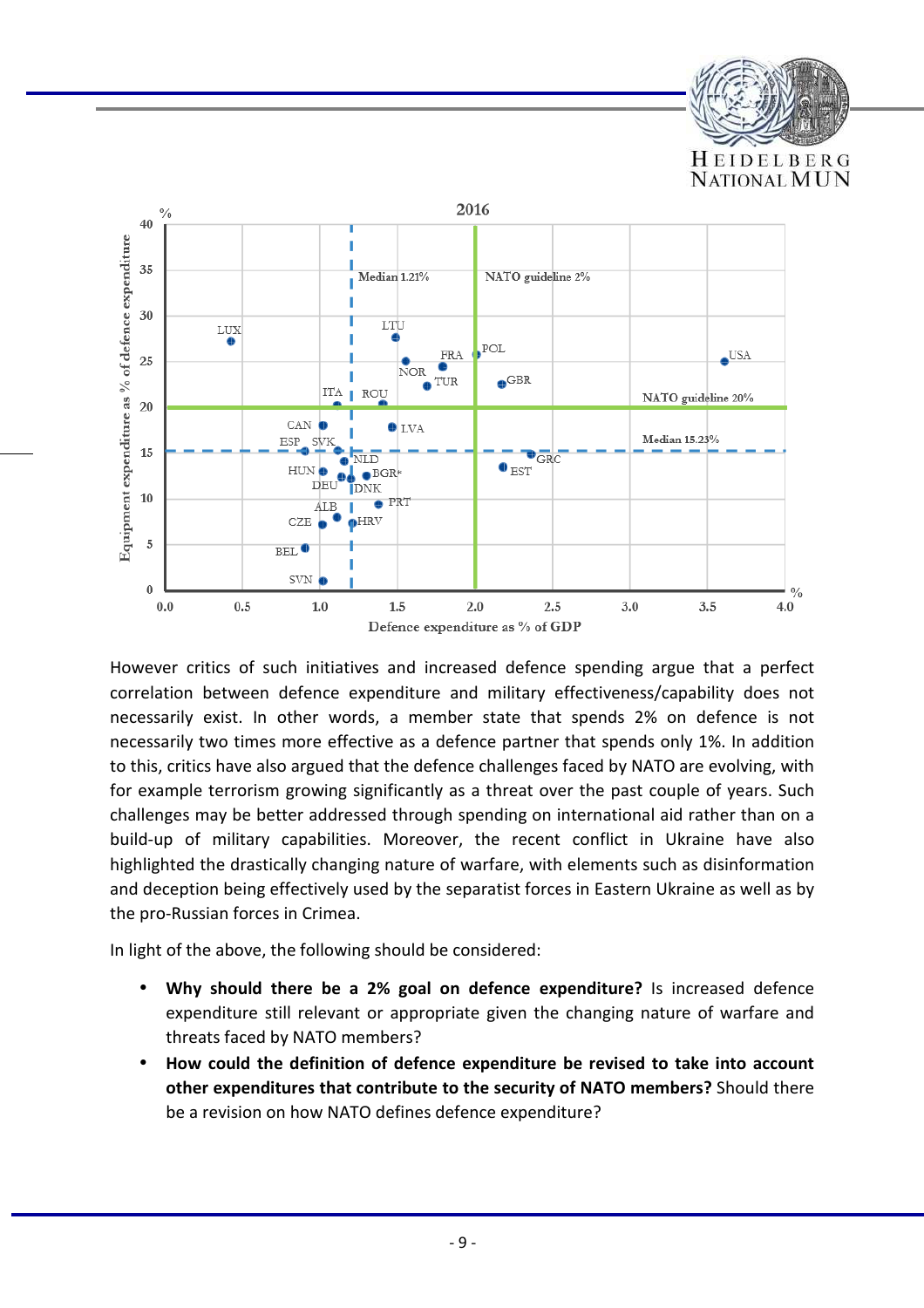

# 4.3 Cyber Defence

## History and Setting

During the 2014 Wales Summit, the members of NATO endorsed a new cyber defence strategy alongside a new action plan to implement cyber defence measures. In the same year, NATO launched a partnership with the private sector, to boost cooperation and better implement its cyber defence objectives. Two years later, at the



Warsaw summit 2016, NATO defence ministers took another ground-breaking step, adding the cyberspace as a fourth domain after sea, land and air. The members pledged to enhance national cyber security measures as a matter of priority. The most recent developments are the approval of a Cyber Defence Plan and a roadmap on how to structure the cyberspace as an operational field as well as the decision to create a new Cyber Operations Centre within the NATO Command structure.

NATO policy on cyber defence is implemented by the technical, political and military authorities of NATO member states while the North Atlantic Council (NAC) provides a general oversight, led by the Cyber Defence Committee.

Since the field of cyber defence knows no borders, NATO cooperates with partner countries as well as international organizations such as the EU, UN and the OSCE in the field. In February 2016, NATO and the EU signed a Technical Agreement on Cyber Defence, further deepening their cooperation.

## Points of Discussion

The recent developments have shown that NATO recognizes cyber defence as an important area that requires action. Cyber threats are evolving rapidly, becoming more sophisticated and damaging. Over the past years, cyber-attacks have grown rapidly. According to the US government, in 2016 around 4000 ransomware attacks occurred daily, a 300% increase from 2016. While this statistic concerns only ransomware and includes all types of targets, it gives a glimpse at the size of the issue.

At the current speed, NATO developments are not keeping up with the rapidly and constantly changing settings. It took NATO until 2014 to adopt a strategy on cyber defence, and to this day, the advancement relies solely on the efforts of the members, with little to no central initiative. While the recognition of the cyberspace as a fourth domain presents an important step forwards, many issues remain unclear. Two key issues stand to debate: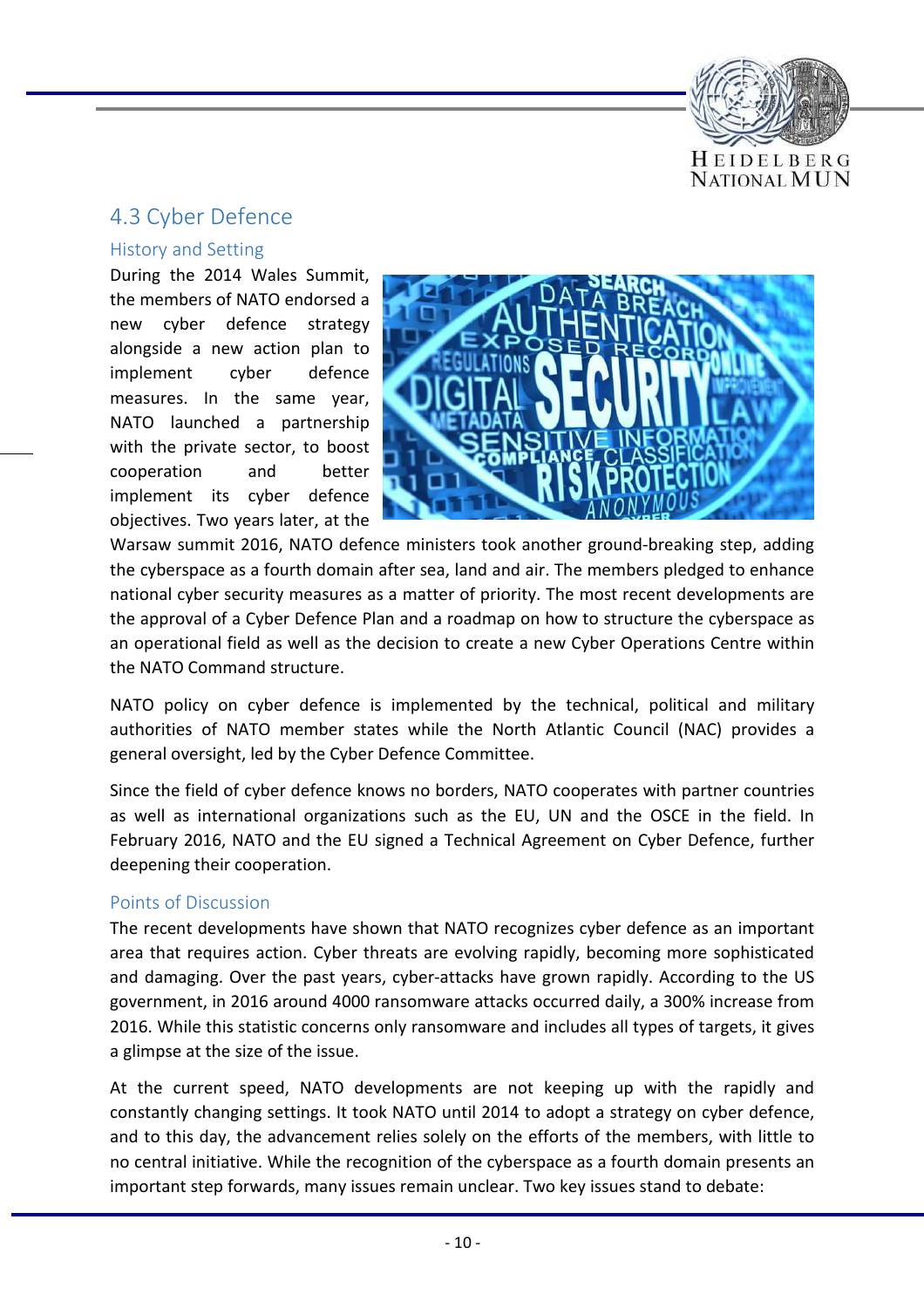

- **What exactly constitutes a cyber-attack?** In light of the cyberspace being recognized as a fourth domain, a cyber-attack would, if deemed as an attack of another country, trigger article 5. For article 5 to be triggered, it is of utmost importance to define a cyber-attack. Would a breach of the intranet of a government body, such as that of the Bundestag, be considered an attack? An active meddling in an election campaign? A shutdown of a power plant?
- **Does cyber security spending fall under the 2% goal?** Since the cyberspace is recognized as a fourth domain, spending on cyber defence needs to be examined in the context of the 2% goal. Would a complete renewal of IT security of local public administrations fall under the 2% goal? What about at a national level? What constitutes basic security and what military spending?

The threat of cyber-attacks is growing with each day, NATO cannot afford to lag behind in this area. Delegates will need to address all the issues mentioned above to find a sensible solution and ensure NATO remains a strong and capable alliance.

# 4.4 NATO and EU

## History and Setting

With the signature of the Maastricht Treaty of the EU in 1992 and the subsequent establishment of the Common Foreign and Security Policy a first milestone in the cooperation between NATO and the EU is reached. In 1996, NATO leaders decide to build a European Security and Defence Identity, to strengthen the European Position as a counterpart to the US. In the following years, both inner EU military cooperation as well as cooperation between the EU and NATO increased. After a first formal NATO-EU meeting in 2001, the two organisations develop a joint strategy for the western Balkans in 2003. In the same year, the first joint crisis management exercise is implemented. At the same time, Germany, France and the United Kingdom decide to deepen military cooperation by launching EU rapid reaction units composed of joint battle groups. The most recent developments include the setup of a NATO-EU Technical Arrangement on Cyber Defence as well as a declaration at the 2016 summit in Warsaw affirming the strategic partnership and deepening cooperation in areas such as countering hybrid threats, operational cooperation, cyber security and defence; and military exercises. In December of this year, three new area of cooperation were added during a meeting of NATO foreign ministers with the High Representative of the Union: military mobility, information sharing in the fight against terrorism, and promoting women's role in peace and security.

NATO and EU have 22 countries in common. The only country not to participate in NATO-EU meetings is Cyprus, as it does not have a partnership agreement with NATO. The basis for NATO-EU cooperation is the NATO-EU Declaration on European Defence and Security Policy from 2002. The so-called "Berlin Plus" agreements from 2003 regulate the cooperation in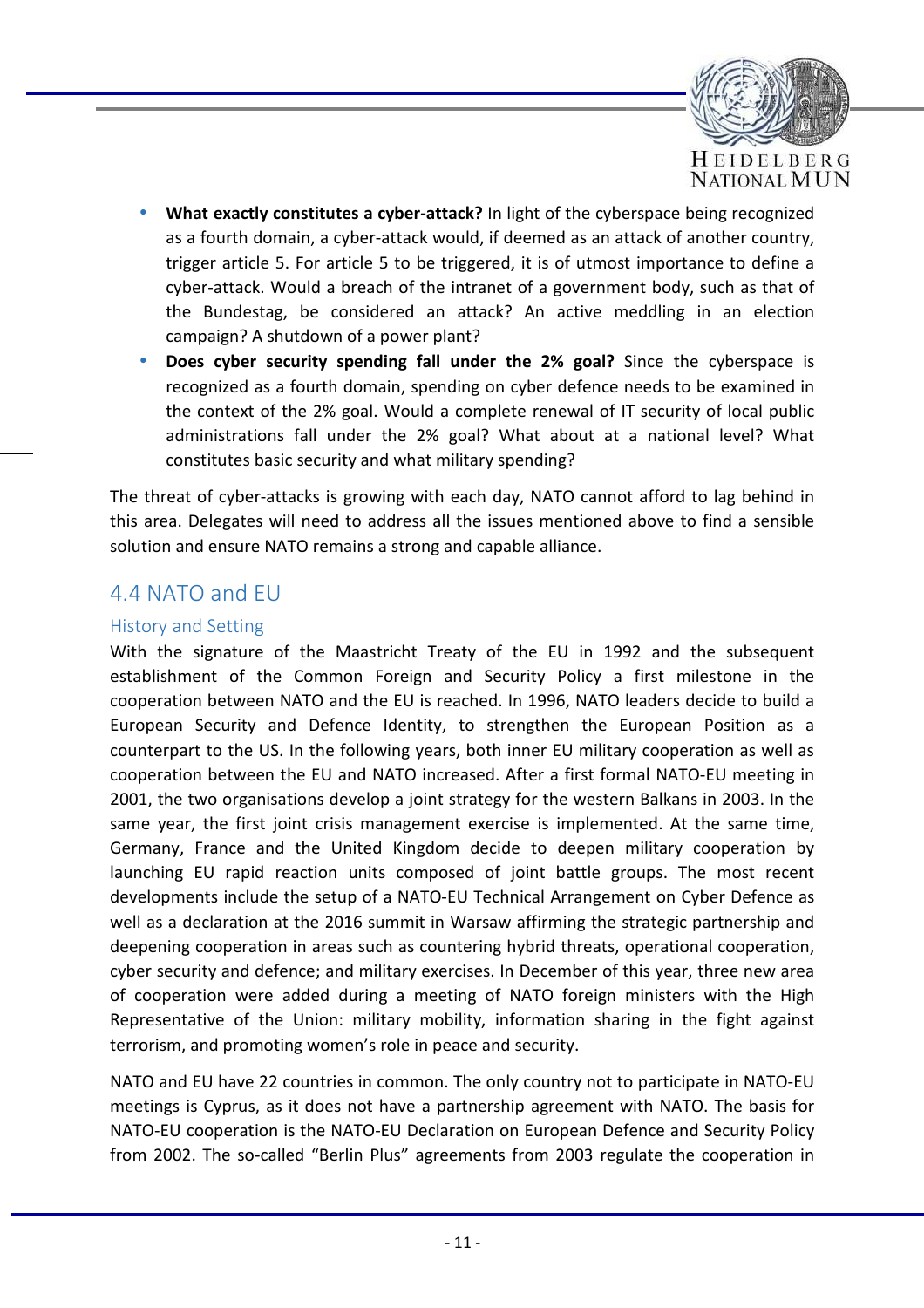

crisis management and EU-led operations. NATO and EU representatives meet regularly and permanent military liaison arrangements have been established.



### Points of Discussion

Recently, the EU has shown unprecedented activism in the field of military and defence. With the talk of a European Army, most notably the push of French president Emmanuel Macron and the launch of the Permanent Structured Cooperation (PESCO), the EU is on the way of establishing itself as a significant military actor in the world. In the future, what might have previously been handled under NATO mechanisms might be then be implemented under an EU lead. Currently, NATO is on a path of closer and closer cooperation with the EU, with joint actions on issues such as trafficking and piracy and in countries such as Afghanistan, Kosovo and Sudan. NATO needs to decide whether to continue on this path, which may lead to a diminishing of its importance. Issues to be addressed are:

• **Should NATO support a military proliferation of the EU?** With the scepticism of the new US president towards NATO, the EU would profit from being less dependent on the US for military support. However, some EU Member States and Turkey, a NATO member, have seen their relationship deteriorate in the past. Most recently, the Turkish president has quarrelled with German politicians and questioned the border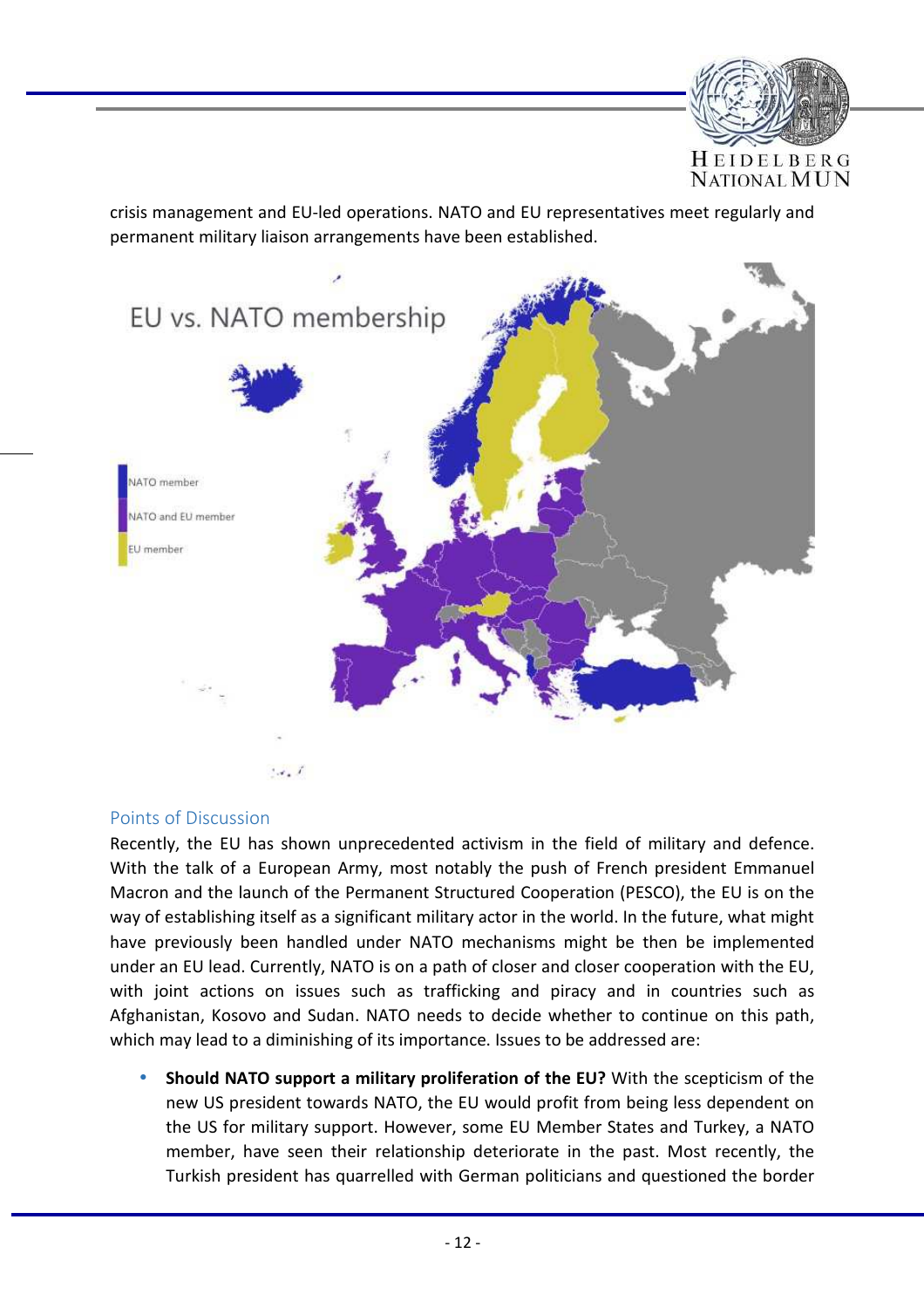

with Greece? An increased autonomy of the EU may lead to tensions in this field and NATO would alienate a key partner.

• **How should a separate EU army be treated?** If the EU does establish its own army, it would be important to define its status within NATO. As some EU countries are NATO member states, would the army be part of NATO as well? Would it be a separate entity, with which a new partnership would have to be forged?

NATO will have to closely follow the developments within the EU and decide whether to actively support the process. It will have to ensure, that it does not become obsolete if the EU becomes self-sufficient and the United States decides to revert to its ancient isolationist ways.

## 4.5 Russia

## History and setting



Since the end of the Cold War, for over two decades NATO has strived to build a working partnership with Russia particularly in relation to areas of common interest such as arms control. However, cooperation between the two parties have been suspended to a significant degree in response to Russia's recent and ongoing military intervention in Ukraine. Moreover, NATO has expressed concern over *"Russia's continued destabilising pattern of military activities and aggressive rhetoric, which goes well beyond Ukraine".* Although there have been persistently strong disagreements between NATO and Russia, NATO have voiced its desire to not seek confrontation, and to pose no threat to Russia.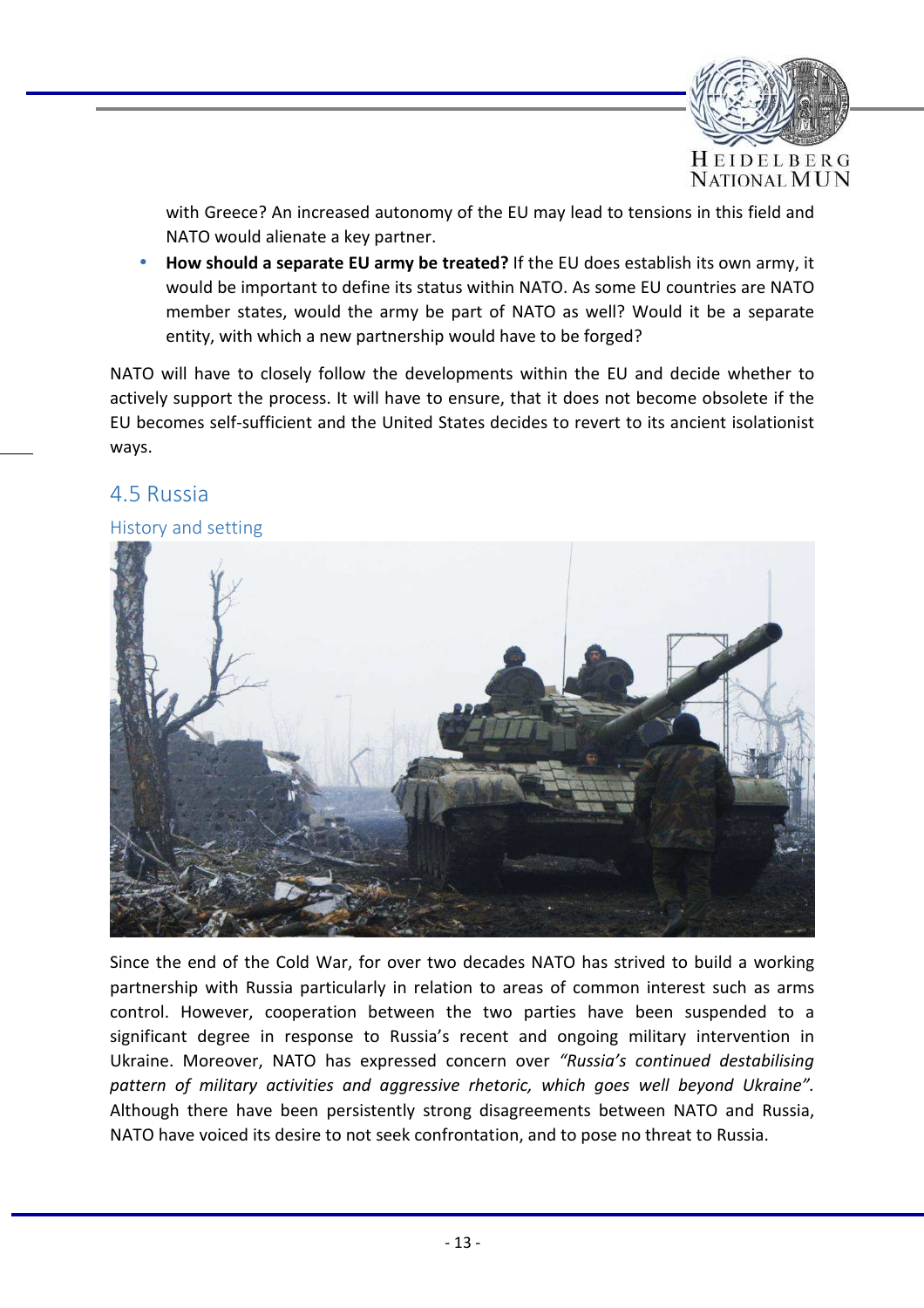

However, although channels of political dialogue remain open, NATO have responded to the changing security climate in the Euro-Atlantic area by enhancing its defence posture and deterrence by implementing The Readiness Action Plan. This involves enlarging the existing NATO Response Force from 13,000 to 40,000 troops, prepositioning heavy equipment as well as deploying four multinational battalions to the Baltics and Poland among other things $^1$ .

Moreover, although NATO-Ukraine relations date back to the early 1990s, in the wake of the Ukraine-Russia conflict involving Crimea and the Luhansk/Donetsk regions, cooperation has intensified in areas such as capability and capacity building. Following the Minsk Agreements, NATO allies have pledged to support the Ukrainian government's efforts to introduce reforms to address Ukrainian aspirations to see their country firmly anchored among other European democracies.

## Points for discussion

While the recent measures undertaken by NATO as part of the Readiness Action Plan have helped to improve its defence capabilities, as well as moved to reassure NATO members particularly the Baltics and Poland, concerns have been voiced over the wider implications of NATO's response. Critics have pointed out that NATO's response amounts to an arms buildup and risks escalating tensions rather than helping to finding a peaceful solution to the issues at hand.

Furthermore, concerns have also been voiced with regards to NATO's stance towards Ukraine, and the support it has pledged to what is essentially a non-NATO member country. An alliance which was originally intended to preserve the security of the involved member states, was becoming involved in a conflict outside its remit, risking further tensions with Russia and some have argued that this should not be the case.

In light of the above, the following should be considered:

- **What Russia-strategy should NATO pursue in relation to the changing security environment?** Should this involve deploying more resources to counter the perceived threat? Should the NATO take the first step towards decreasing hostilities?
- **Should the NATO pursue further cooperation with Ukraine?** Should NATO act to better guarantee its national integrity?

# 4.6 Development

### History and Setting

Despite being a military alliance, NATO has also been involved in development activities. The issue was revived in 2012, NATO explores the linkages between economic development and security. The idea behind this is that properly targeted development aid could be able to

 $1$  A battalion typically consists of roughly 300 to 1,200 soldiers.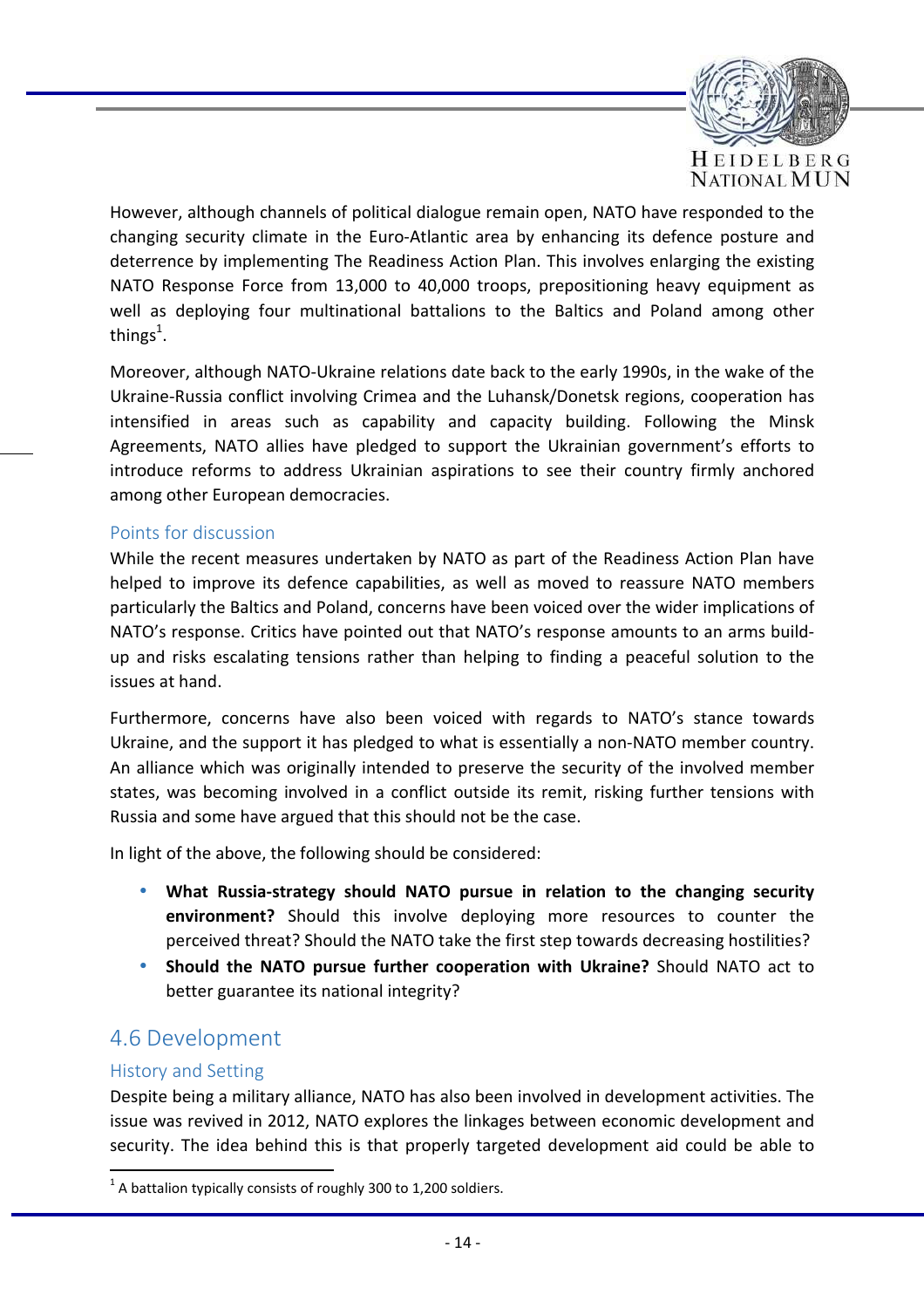

ensure peaceful development and decrease conflict, thus decreasing the need for military intervention and unnecessary loss of civilian life. Many members of NATO are countries that are large development aid donors. NATO researches the economic linkages of peace and security, aiming to gain a clearer understanding of how to shape a safer world.

Apart from general research, NATO takes concrete action against human trafficking and provides medical support, primarily during disaster relief. In the framework of NATOs mission in Afghanistan, it NATO aims to support Afghan Development by recognizing the link between maintaining stability and strengthening economic development. NATO implements its NATO Afghan First Policy, which is developed by NATOs Economic Committee together with its Senior Research Board. Furthermore it works closely with Afghan Authorities, providing assistance and training and thus supporting the path towards a more stable environment.

## Points of Discussion

The link between security and economic development is evident and recognized by NATO. This lead the German Foreign Minister to recently propose to include spending on development aid in the 2% goal of spending. The argumentation was that it was unrealistic for Germany to reach the 2% goal in the near future and the development aid contributed to building peace and security just as military power did.

This advance was rebuffed by Secretary General Stoltenberg however. While he agreed that both development aid and economic cooperation are important tools in stabilizing a region, he remarked that they were entirely different from military expenditure. He further stated that both issues are important, and that there should not be an either or scenario. Countries should rather focus on supporting both development and security.

Despite the clear message of the Secretary General, this issue is not fully off the table. With the discussion of a new strategy for NATO, development aid needs to remain in the focus. Delegates should consider:

• **Can development aid be considered a substitute of military spending?** Should NATO do more in the field of development? Or should the alliance stay true to its original military purpose?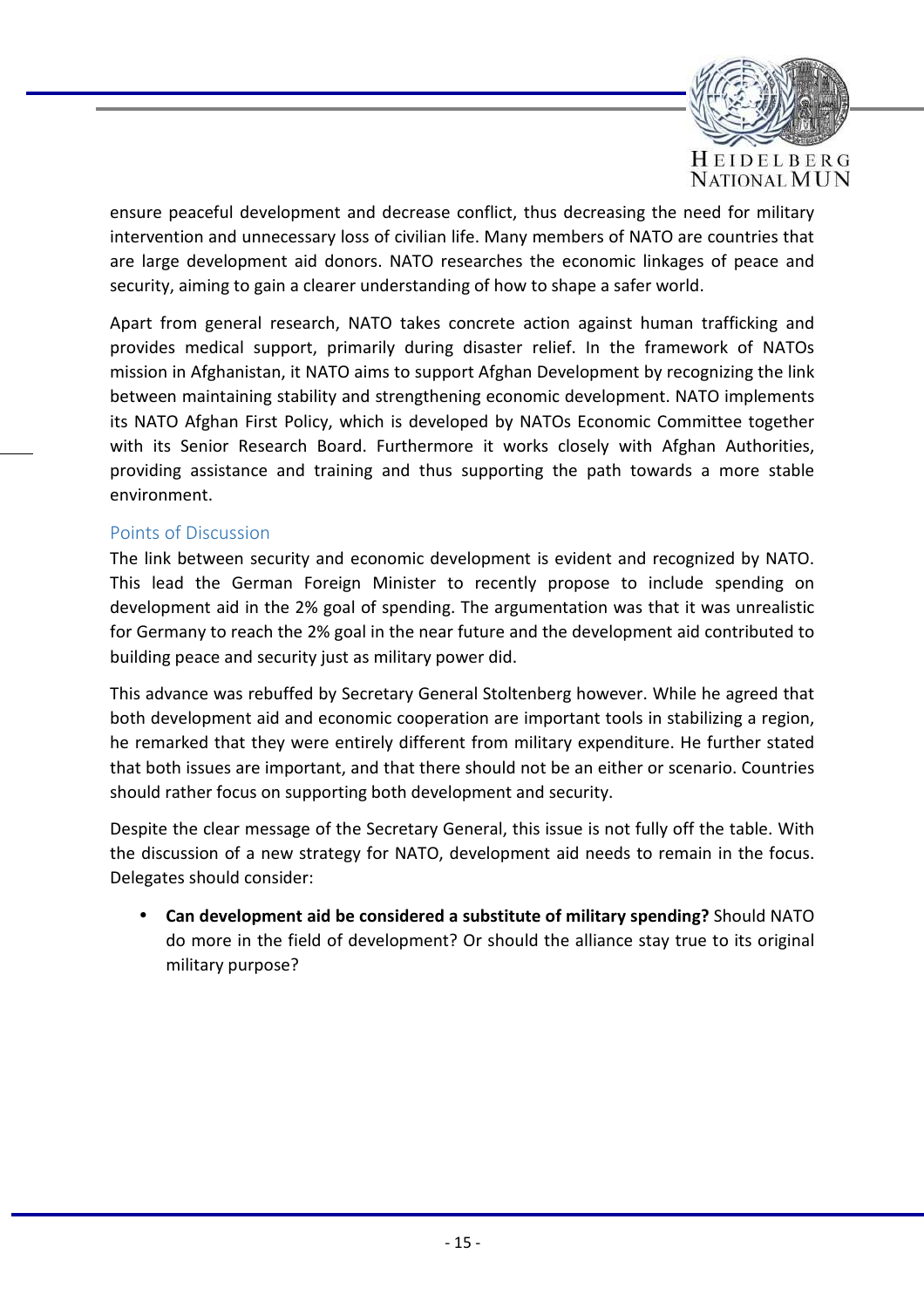

# 6. Links and Further Research

#### **General**

www.nato.int

https://en.wikipedia.org/wiki/NATO

http://www.bbc.com/news/world-europe-18023383

**2%** 

https://www.nato.int/nato\_static\_fl2014/assets/pdf/pdf\_2017\_03/20170313\_170313-pr2017-045.pdf

#### **Cyber Defence**

https://www.nato.int/cps/en/natohq/topics\_78170.htm

https://www.nato.int/nato\_static\_fl2014/assets/pdf/pdf\_2016\_07/20160627\_1607-factsheet-cyberdefence-eng.pdf

#### **Russia**

https://www.nato.int/cps/en/natolive/topics\_50090.htm

https://www.nato.int/cps/en/natolive/topics\_37750.htm

https://www.nato.int/cps/en/natohq/115204.htm

#### **EU**

https://www.nato.int/cps/ua/natohq/topics\_49217.htm

https://www.nato.int/nato\_static\_fl2014/assets/pdf/pdf\_2016\_07/20160630\_1607-factsheet-natoeu-en.pdf

#### **Development**

https://www.nato.int/cps/en/natohq/official\_texts\_62851.htm

https://www.nato.int/cps/en/natohq/topics\_76400.htm

https://www.reuters.com/article/us-nato-spending/development-aid-cannot-be-part-of-defensespending-natos-stoltenberg-idUSKBN172234